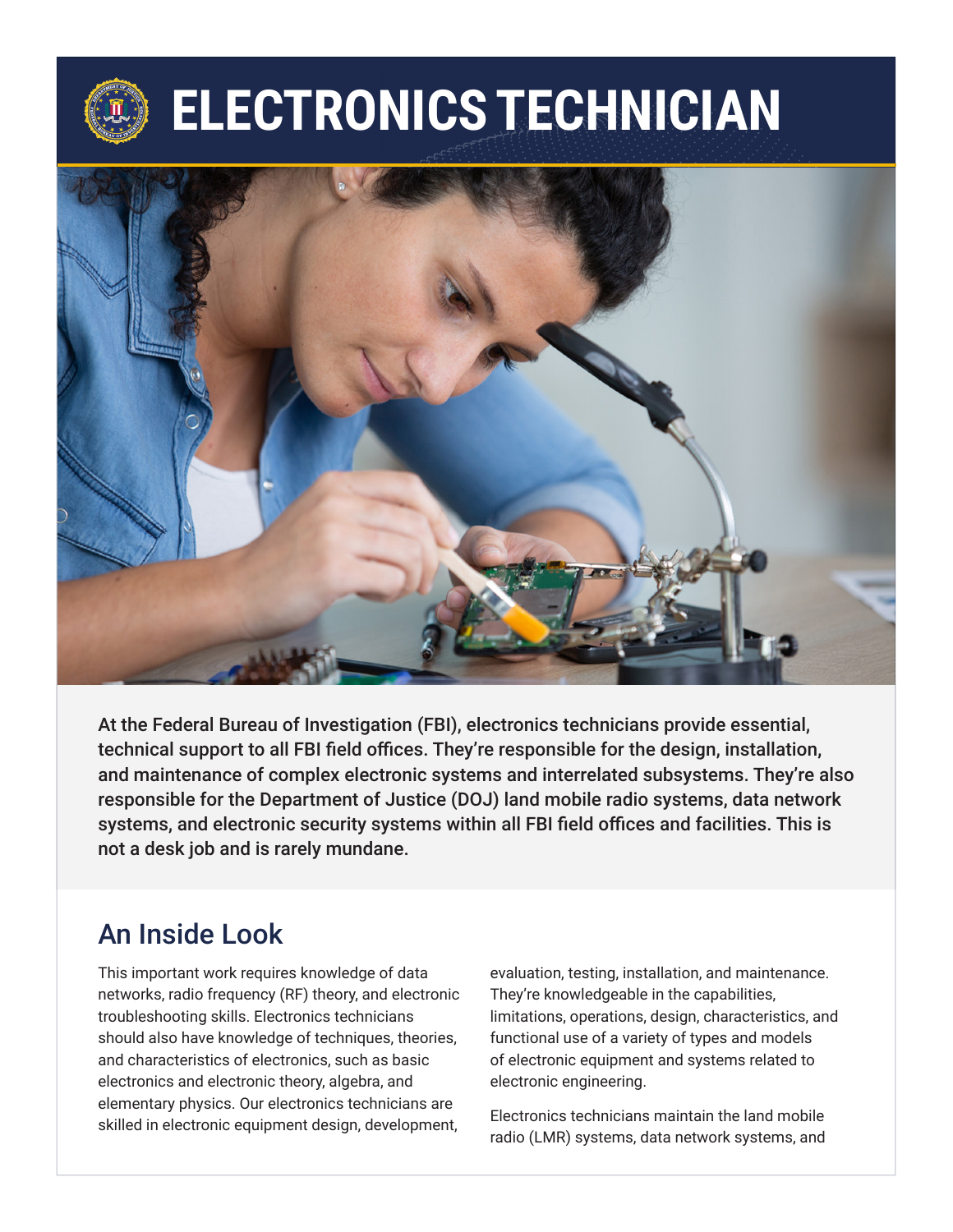

# **STAYING CURRENT**

Qualified applicants should possess basic electronics knowledge through experience or training, preferably with certification, background, or skills in the following:

- DC circuits
- AC circuits
- Solid-state devices
- Digital circuits
- Integrated circuits
- Microprocessors
- Microcontrollers
- Programmable logic controllers

electronic security systems within all 56 FBI field offices and support LMR for all DOJ law enforcement agencies, the DEA, USMS, and ATF. They also handle all interoperability requirements with state and local law enforcement.

#### Electronics Technician **Trainees**

Interested individuals seeking electronics technician roles can train with us if they have at least:

• Six electronics education credit hours with lab work in direct current (DC) circuits, alternating current (AC) circuits, solid-state devices, digital circuits, integrated circuits, microprocessors, microcontrollers, and programmable logic controllers.

#### OR

• Two years work experience in radio systems, data networks, or physical security systems.

Training with us will help you better prepare and qualify for a permanent electronics technician position.

### Areas of Focus

The FBI Electronics Technician Program is divided into the following major disciplines:

- Radio Systems
- Physical Security Systems
	- Alarm Systems
	- Access Control Systems
	- Video Security Systems
- Secure Data Networks
- Tactical Programs